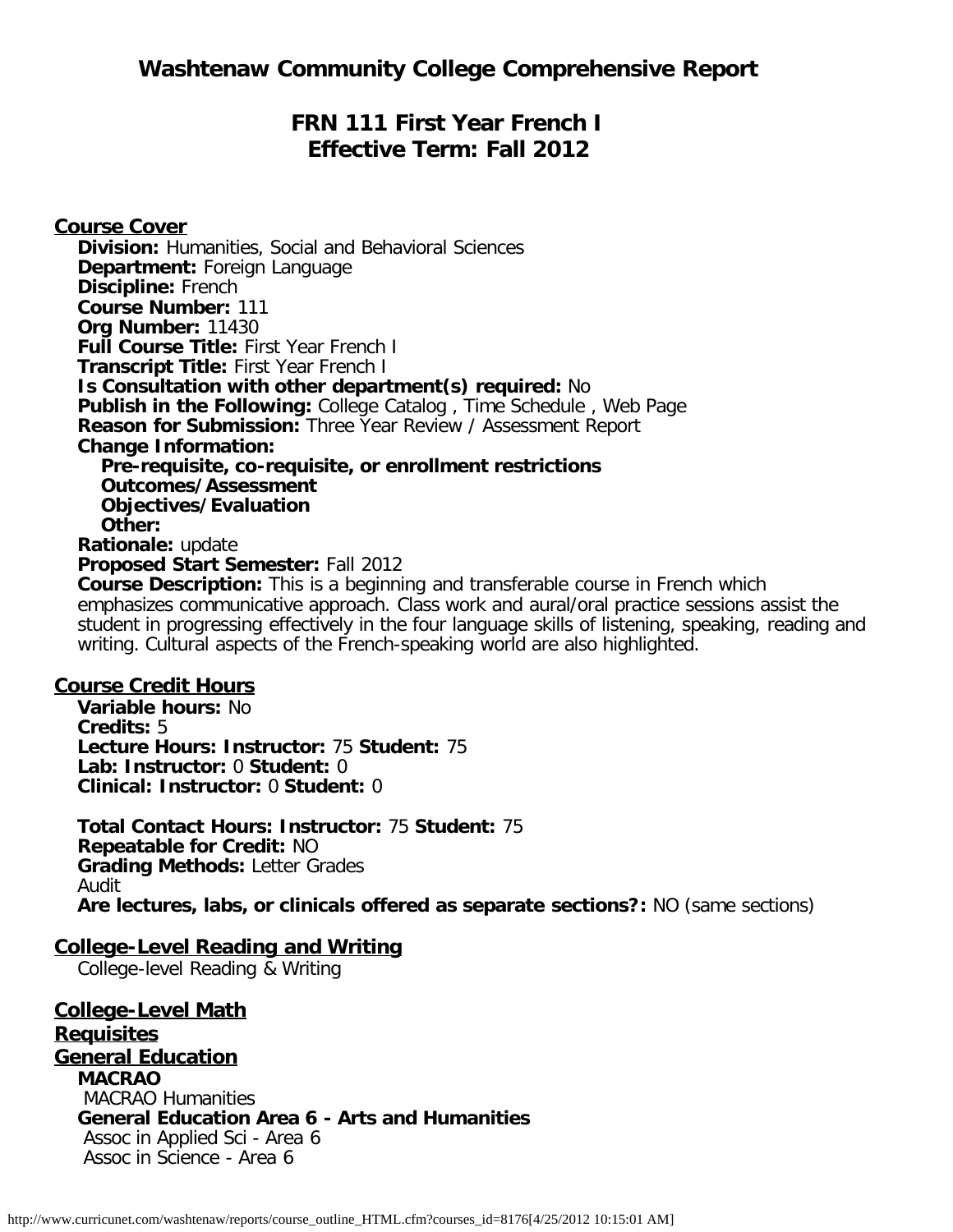#### **Request Course Transfer Proposed For:**

#### **Student Learning Outcomes**

1. Comprehend, write and speak French at the elementary level with proficiency. **Assessment 1**

**Assessment Tool:** Departmentally-developed test **Assessment Date:** Fall 2012 **Assessment Cycle: Every Three Years Course section(s)/other population:** All students in all sections. **Number students to be assessed:** 100 percent **How the assessment will be scored:** Departmentally-developed rubric **Standard of success to be used for this assessment:** 70% of the students will score 70% or higher. **Who will score and analyze the data:** French full-time instructor. French parttime instructor, if available.

2. Express information, thoughts and feelings using present and past tenses, vocabulary and grammatical structures.

#### **Assessment 1**

**Assessment Tool:** Departmentally-developed test

**Assessment Date:** Fall 2012

**Assessment Cycle:** Every Three Years

**Course section(s)/other population:** All students in all sections.

**Number students to be assessed:** 100 percent

**How the assessment will be scored:** Departmentally-developed rubric

**Standard of success to be used for this assessment:** 70% of the students will score 70% or higher.

**Who will score and analyze the data:** French full-time instructor. French parttime instructor, if available.

## **Course Objectives**

1. Create sentences that demonstrate proper noun, adjective, article agreement and subjectverb agreement as well as correct use of 'partitifs'.

#### **Matched Outcomes**

1. Comprehend, write and speak French at the elementary level with proficiency.

2. Respond to and form questions using proper French word sequence including affirmative and multiple

negative expressions. Comprehend and respond to questions using the present tense of 'être' in the affirmative and negative forms, replacing attributes.

#### **Matched Outcomes**

1. Comprehend, write and speak French at the elementary level with proficiency.

3. Respond to and initiate written and oral questions using the regular present tense ER verbs.

#### **Matched Outcomes**

1. Comprehend, write and speak French at the elementary level with proficiency.

- 4. Respond to and initiate written and oral questions using the RE present tenses. **Matched Outcomes**
	- 1. Comprehend, write and speak French at the elementary level with proficiency.
- 5. Respond to and initiate written and oral questions using the irregular present tenses: faire, vouloir, pouvoir, devoir, prendre.

#### **Matched Outcomes**

1. Comprehend, write and speak French at the elementary level with proficiency.